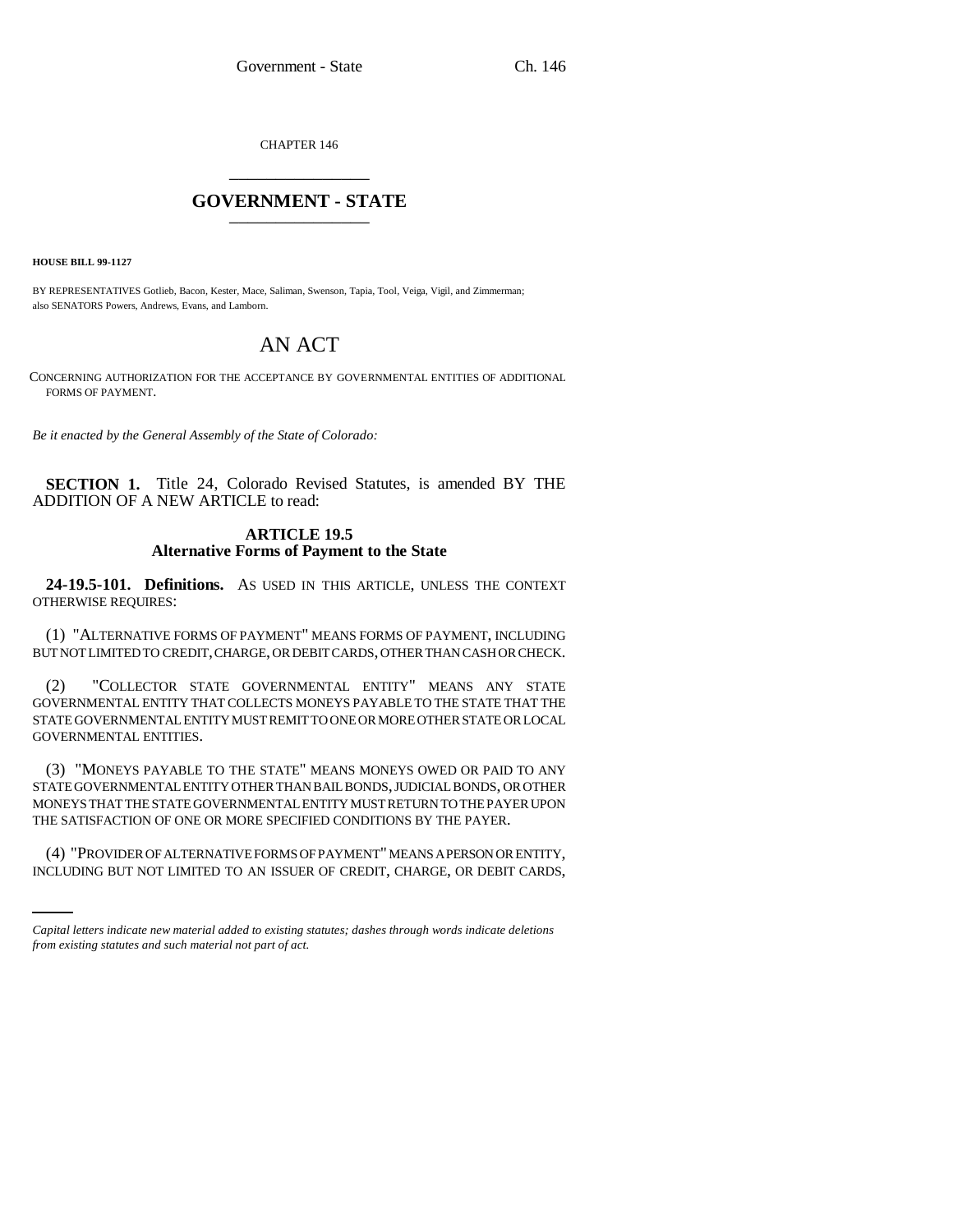THAT PROVIDES ITS CUSTOMERS WITH THE ABILITY TO USE ONE OR MORE ALTERNATIVE FORMS OF PAYMENT.

(5) "STATE GOVERNMENTAL ENTITY" MEANS THE STATE, ANY DEPARTMENT, AGENCY, OR OTHER ENTITY OF THE STATE, ANY STATE-SPONSORED INSTITUTION OF HIGHER EDUCATION, OR ANY AUTHORIZED AGENT OF ANY OF THE FOREGOING.

**24-19.5-102. Acceptance of alternative forms of payment for the payment of moneys payable to the state - allocation of costs.** (1) ANY STATE GOVERNMENTAL ENTITY RESPONSIBLE FOR THE COLLECTION OF MONEYS PAYABLE TO THE STATE MAY ACCEPT ONE OR MORE ALTERNATIVE FORMS OF PAYMENT FOR THE PAYMENT OF SUCH MONEYS IN ACCORDANCE WITH THE PROVISIONS OF THIS ARTICLE.

(2) A COLLECTOR STATE GOVERNMENTAL ENTITY THAT CHOOSES TO ACCEPT ONE OR MORE ALTERNATIVE FORMS OF PAYMENT FOR THE PAYMENT OF MONEYS PAYABLE TO THE STATE THAT THE COLLECTOR STATE GOVERNMENTAL ENTITY MUST REMIT TO ONE OR MORE OTHER GOVERNMENTAL ENTITIES SHALL EITHER:

(a) REMIT TO SUCH OTHER GOVERNMENTAL ENTITIES THE GROSS AMOUNT OF ANY PAYMENTS MADE BY ALTERNATIVE FORMS OF PAYMENT THAT THE COLLECTOR STATE GOVERNMENTAL ENTITY IS REQUIRED TO REMIT TO SUCH OTHER GOVERNMENTAL ENTITIES NOTWITHSTANDING THE DEDUCTION OF ANY MONEYS FROM SUCH GROSS AMOUNT BY ANY PROVIDER OF ALTERNATIVE FORMS OF PAYMENT PURSUANT TO A MASTER AGREEMENT OR OTHER AGREEMENT AUTHORIZED BY THIS ARTICLE; OR

(b) ENTER INTO AN INTERGOVERNMENTAL AGREEMENT WITH EACH SUCH OTHER GOVERNMENTAL ENTITY REGARDING THE ALLOCATION OF THE COSTS OF ACCEPTING SUCH ALTERNATIVE FORMS OF PAYMENT.

**24-19.5-103. Limitations on surcharges for the use of alternative forms of payment.** (1) EXCEPT AS OTHERWISE PROVIDED IN SUBSECTION (2) OF THIS SECTION, NO STATE GOVERNMENTAL ENTITY THAT ACCEPTS ONE OR MORE ALTERNATIVE FORMS OF PAYMENT SHALL IMPOSE A SURCHARGE UPON ANY PERSON FOR THE PRIVILEGE OF USING SUCH ALTERNATIVE FORMS OF PAYMENT.

(2) NOTWITHSTANDING THE PROVISIONS OF SUBSECTION (1) OF THIS SECTION, ANY STATE GOVERNMENTAL ENTITY THAT, ON OR BEFORE JANUARY 1, 1999, WAS ACCEPTING ONE OR MORE ALTERNATIVE FORMS OF PAYMENT FOR THE PAYMENT OF MONEYS PAYABLE TO THE STATE AND WAS IMPOSING A SURCHARGE FOR THE PRIVILEGE OF USING SUCH ALTERNATIVE FORMS OF PAYMENT MAY CONTINUE TO IMPOSE SUCH SURCHARGE ON PERSONS WHO ELECT TO USE SUCH ALTERNATIVE FORMS OF PAYMENT ON OR AFTER JANUARY 1, 1999, BUT SHALL NOT INCREASE THE AMOUNT OF SUCH SURCHARGE.

**24-19.5-104. Master agreements - authority of state treasurer.** (1) THE STATE TREASURER MAY NEGOTIATE AND ENTER INTO ONE OR MORE CONTRACTUAL MASTER AGREEMENTS WITH PROVIDERS OF ALTERNATIVE FORMS OF PAYMENT IN ACCORDANCE WITH LAW. TO ENSURE THAT STATE GOVERNMENTAL ENTITIES ACCEPT ALTERNATIVE FORMS OF PAYMENT IN THE MOST CONSUMER-ORIENTED, UNIFORM, AND COST-EFFECTIVE MANNER POSSIBLE, ANY STATE GOVERNMENTAL ENTITY THAT WISHES TO ACCEPT ONE OR MORE ALTERNATIVE FORMS OF PAYMENT SHALL DO SO BY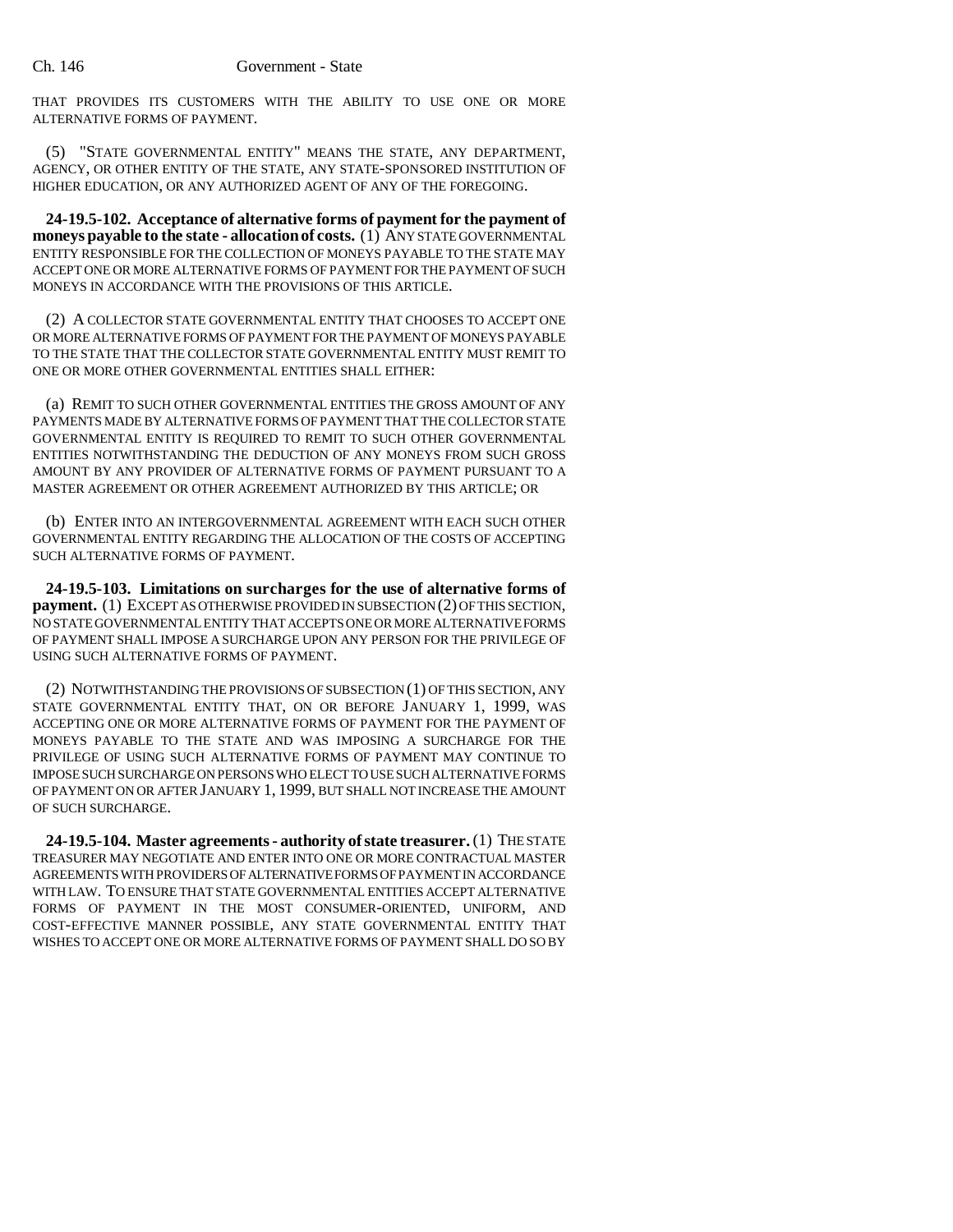JOINING IN ANY MASTER AGREEMENTS ENTERED INTO BY THE STATE TREASURER WITH RESPECT TO SUCH ALTERNATIVE FORMS OF PAYMENT. HOWEVER, THE EXISTENCE OF A MASTER AGREEMENT COVERING A PARTICULAR ALTERNATIVE FORM OF PAYMENT SHALL NOT REQUIRE ANY STATE GOVERNMENTAL ENTITY TO ACCEPT SUCH ALTERNATIVE FORM OF PAYMENT.

(2) THE STATE TREASURER SHALL ENTER INTO NO MORE THAN ONE MASTER AGREEMENT COVERING ANY PARTICULAR ALTERNATIVE FORM OF PAYMENT. ANY PROVIDER OF ALTERNATIVE FORMS OF PAYMENT THAT WISHES TO HAVE ONE OR MORE STATE GOVERNMENTAL ENTITIES ACCEPT THE ALTERNATIVE FORMS OF PAYMENT THAT IT PROVIDES SHALL BE A PARTY TO ANY MASTER AGREEMENTS COVERING SUCH ALTERNATIVE FORMS OF PAYMENT AND SHALL BE SUBJECT TO THE SAME TERMS AND CONDITIONS AS ALL OTHER PROVIDERS OF ALTERNATIVE FORMS OF PAYMENT THAT ARE PARTIES TO SUCH AGREEMENTS. HOWEVER, THIS SUBSECTION (2) SHALL NOT REQUIRE THE STATE TREASURER TO INCLUDE ANY PARTICULAR PROVIDER OF ALTERNATIVE FORMS OF PAYMENT AS A PARTY TO ANY MASTER AGREEMENT.

(3) NOTWITHSTANDING THE PROVISIONS OF SUBSECTION (1) OF THIS SECTION, THE FOLLOWING STATE GOVERNMENTAL ENTITIES MAY ACCEPT ALTERNATIVE FORMS OF PAYMENT WITHOUT JOINING A MASTER AGREEMENT ENTERED INTO BY THE STATE TREASURER:

(a) JUDICIAL OR LEGISLATIVE STATE GOVERNMENTAL ENTITIES THAT ARE NOT PART OF THE EXECUTIVE BRANCH OF STATE GOVERNMENT; AND

(b) STATE GOVERNMENTAL ENTITIES THAT, ON OR BEFORE THE EFFECTIVE DATE OF THIS ARTICLE, WERE ACCEPTING ONE OR MORE ALTERNATIVE FORMS OF PAYMENT FOR THE PAYMENT OF MONEYS PAYABLE TO THE STATE AND HAD ONE OR MORE CONTRACTS WITH ONE OR MORE PROVIDERS OF ALTERNATIVE FORMS OF PAYMENT THAT ENABLED THE STATE GOVERNMENTAL ENTITY TO ACCEPT SUCH ALTERNATIVE FORMS OF PAYMENT.

(4) NO LATER THAN SIXTY DAYS FOLLOWING THE END OF ANY GIVEN FISCAL YEAR, THE STATE TREASURER SHALL REPORT TO THE JOINT BUDGET COMMITTEE THE TOTAL AMOUNT OF:

(a) GROSS PAYMENTS PAYABLE TO THE STATE THAT WERE MADE TO STATE GOVERNMENTAL ENTITIES BY ALTERNATIVE FORMS OF PAYMENT PURSUANT TO MASTER AGREEMENTS DURING SUCH FISCAL YEAR; AND

(b) NET REVENUES REMITTED TO STATE GOVERNMENTAL ENTITIES BY PROVIDERS OF ALTERNATIVE FORMS OF PAYMENT PURSUANT TO MASTER AGREEMENTS DURING SUCH FISCAL YEAR.

(5) THE STATE TREASURER MAY PROMULGATE RULES GOVERNING MASTER AGREEMENTS, INCLUDING BUT NOT LIMITED TO RULES GOVERNING THE NEGOTIATION AND ADMINISTRATION OF SUCH AGREEMENTS. THE STATE TREASURER SHALL PROMULGATE SUCH RULES IN ACCORDANCE WITH ARTICLE 4 OF THIS TITLE.

**24-19.5-105. Provider of alternative forms of payment required to make payment.** ANY PROVIDER OF ALTERNATIVE FORMS OF PAYMENT THAT APPROVES A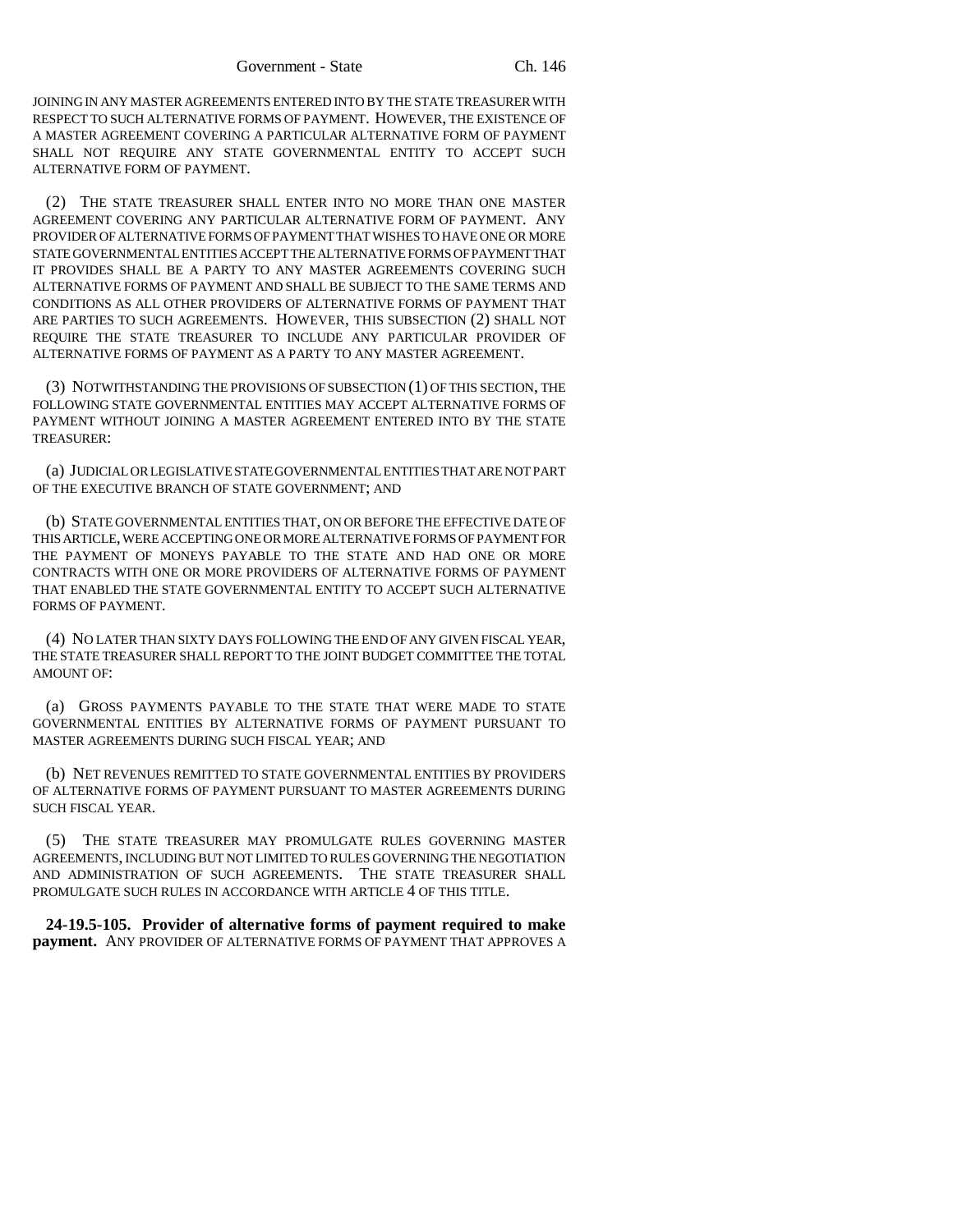#### Ch. 146 Government - State

TRANSACTION MADE BY AN ALTERNATIVE FORM OF PAYMENT FOR THE PAYMENT OF MONEYS TO A STATE GOVERNMENTAL ENTITY SHALL REMIT TO THE STATE GOVERNMENTAL ENTITY THE NET REVENUE OF THE APPROVED TRANSACTION DUE TO THE STATE GOVERNMENTAL ENTITY.

**SECTION 2.** Title 29, Colorado Revised Statutes, is amended BY THE ADDITION OF A NEW ARTICLE to read:

# **ARTICLE 11.5**

## **Alternative Forms of Payment to Local Governments**

**29-11.5-101. Definitions.** AS USED IN THIS ARTICLE, UNLESS THE CONTEXT OTHERWISE REQUIRES:

(1) "ALTERNATIVE FORMS OF PAYMENT" MEANS FORMS OF PAYMENT, INCLUDING BUT NOT LIMITED TO CREDIT, CHARGE, OR DEBIT CARDS, OTHER THAN CASH OR CHECK.

(2) "COLLECTOR LOCAL GOVERNMENTAL ENTITY" MEANS ANY STATE OR LOCAL GOVERNMENTAL ENTITY THAT COLLECTS MONEYS PAYABLE TO A LOCAL GOVERNMENTAL ENTITY THAT THE STATE OR LOCAL GOVERNMENTAL ENTITY MUST REMIT TO ONE OR MORE OTHER STATE OR LOCAL GOVERNMENTAL ENTITIES.

(3) "LOCAL GOVERNMENTAL ENTITY" MEANS ANY COUNTY, MUNICIPALITY, CITY AND COUNTY, SCHOOL DISTRICT, SPECIAL DISTRICT, OR OTHER POLITICAL SUBDIVISION OF THE STATE; ANY DEPARTMENT, AGENCY, INSTITUTION, OR AUTHORITY OF SUCH A COUNTY, MUNICIPALITY, CITY AND COUNTY, SCHOOL DISTRICT, SPECIAL DISTRICT, OR OTHER POLITICAL SUBDIVISION; OR AN AUTHORIZED AGENT OF ANY OF THE FOREGOING.

(4) "MONEYS PAYABLE TO A LOCAL GOVERNMENTAL ENTITY" MEANS MONEYS OWED OR PAID TO ANY LOCAL GOVERNMENTAL ENTITY OTHER THAN BAIL BONDS, JUDICIAL BONDS, OR OTHER MONEYS THAT THE LOCAL GOVERNMENTAL ENTITY MUST RETURN TO THE PAYER UPON THE SATISFACTION OF ONE OR MORE SPECIFIED CONDITIONS BY THE PAYER.

(5) "PROVIDER OF ALTERNATIVE FORMS OF PAYMENT" MEANS A PERSON OR ENTITY, INCLUDING BUT NOT LIMITED TO AN ISSUER OF CREDIT, CHARGE, OR DEBIT CARDS, THAT PROVIDES ITS CUSTOMERS THE ABILITY TO USE ONE OR MORE ALTERNATIVE FORMS OF PAYMENT.

**29-11.5-102. Acceptance of alternative forms of payment for the payment of moneys payable to local governments - allocation of costs.** (1) ANY LOCAL GOVERNMENTAL ENTITY RESPONSIBLE FOR THE COLLECTION OF MONEYS PAYABLE TO A LOCAL GOVERNMENTAL ENTITY MAY ACCEPT ONE OR MORE ALTERNATIVE FORMS OF PAYMENT FOR THE PAYMENT OF SUCH MONEYS IN ACCORDANCE WITH THE PROVISIONS OF THIS ARTICLE.

(2) A COLLECTOR LOCAL GOVERNMENTAL ENTITY THAT CHOOSES TO ACCEPT ONE OR MORE ALTERNATIVE FORMS OF PAYMENT FOR THE PAYMENT OF MONEYS PAYABLE TO A LOCAL GOVERNMENTAL ENTITY THAT THE COLLECTOR LOCAL GOVERNMENTAL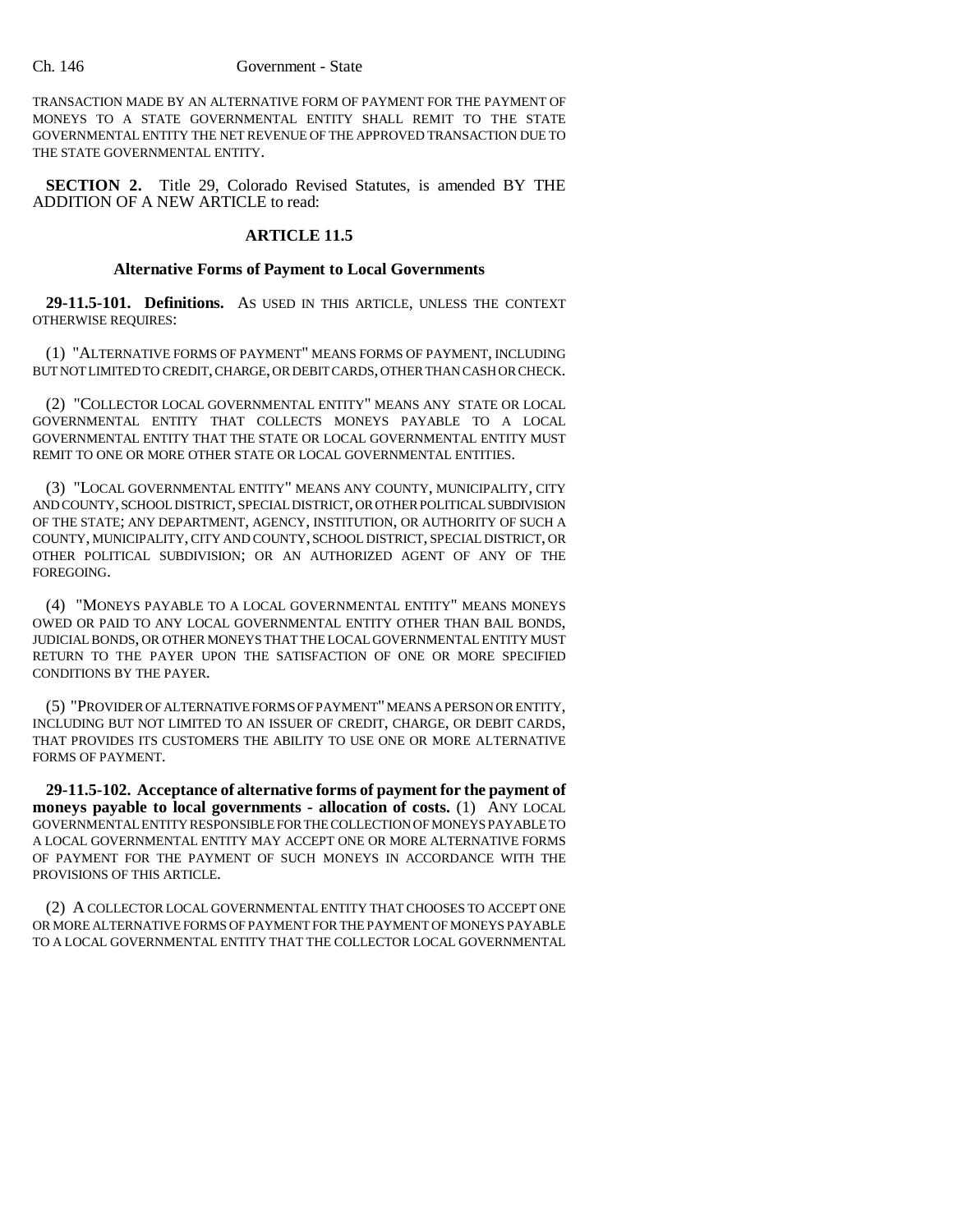ENTITY MUST REMIT TO ONE OR MORE OTHER GOVERNMENTAL ENTITIES SHALL EITHER:

(a) REMIT TO SUCH OTHER GOVERNMENTAL ENTITIES THE GROSS AMOUNT OF ANY PAYMENTS MADE BY ALTERNATIVE FORMS OF PAYMENT THAT THE COLLECTOR LOCAL GOVERNMENTAL ENTITY IS REQUIRED TO REMIT TO SUCH OTHER GOVERNMENTAL ENTITIES NOTWITHSTANDING THE DEDUCTION OF ANY MONEYS FROM SUCH GROSS AMOUNT BY ANY PROVIDER OF ALTERNATIVE FORMS OF PAYMENT PURSUANT TO A MASTER AGREEMENT OR OTHER AGREEMENT AUTHORIZED BY THIS ARTICLE; OR

(b) ENTER INTO AN INTERGOVERNMENTAL AGREEMENT WITH EACH SUCH OTHER GOVERNMENTAL ENTITY REGARDING THE ALLOCATION OF THE COSTS OF ACCEPTING SUCH ALTERNATIVE FORMS OF PAYMENT.

**29-11.5-103. Limitations on surcharges for the use of alternative forms of payment.** (1) EXCEPT AS OTHERWISE PROVIDED IN SUBSECTION (2) OF THIS SECTION, NO LOCAL GOVERNMENTAL ENTITY THAT ACCEPTS ONE OR MORE ALTERNATIVE FORMS OF PAYMENT SHALL IMPOSE A SURCHARGE UPON ANY PERSON FOR THE PRIVILEGE OF USING SUCH ALTERNATIVE FORMS OF PAYMENT.

(2) NOTWITHSTANDING THE PROVISIONS OF SUBSECTION (1) OF THIS SECTION, ANY LOCAL GOVERNMENTAL ENTITY THAT, ON OR BEFORE JANUARY 1, 1999, WAS ACCEPTING ONE OR MORE ALTERNATIVE FORMS OF PAYMENT FOR THE PAYMENT OF MONEYS PAYABLE TO A LOCAL GOVERNMENTAL ENTITY AND WAS IMPOSING A SURCHARGE FOR THE PRIVILEGE OF USING SUCH ALTERNATIVE FORMS OF PAYMENT MAY CONTINUE TO IMPOSE SUCH SURCHARGE ON PERSONS WHO ELECT TO USE SUCH ALTERNATIVE FORMS OF PAYMENT ON OR AFTER JANUARY 1, 1999, BUT SHALL NOT INCREASE THE AMOUNT OF SUCH SURCHARGE.

**29-11.5-104. Legislative declaration - master agreements.** (1) THE GENERAL ASSEMBLY HEREBY FINDS AND DECLARES THAT IT IS IN THE BEST INTERESTS OF ALL COLORADANS THAT LOCAL GOVERNMENTAL ENTITIES THAT CHOOSE TO ACCEPT ALTERNATIVE FORMS OF PAYMENT DO SO IN THE MOST CONSUMER-ORIENTED, COST-EFFECTIVE, AND UNIFORM MANNER POSSIBLE. ACCORDINGLY, IT IS THE INTENT OF THE GENERAL ASSEMBLY TO ENCOURAGE LOCAL GOVERNMENTAL ENTITIES TO JOIN WITH OTHER LOCAL GOVERNMENTAL ENTITIES IN CONTRACTUAL ARRANGEMENTS WITH PROVIDERS OF ALTERNATIVE FORMS OF PAYMENT OR TO JOIN ONE OR MORE MASTER AGREEMENTS ENTERED INTO BY THE STATE TREASURER PURSUANT TO SECTION 24-19.5-104, C.R.S.

(2) ANY LOCAL GOVERNMENTAL ENTITY THAT ACCEPTS ONE OR MORE ALTERNATIVE FORMS OF PAYMENT FOR PAYMENTS PAYABLE TO A LOCAL GOVERNMENTAL ENTITY MAY:

(a) JOIN WITH ONE OR MORE OTHER LOCAL GOVERNMENTAL ENTITIES IN NEGOTIATING AND ENTERING INTO ONE OR MORE CONTRACTS WITH ONE OR MORE PROVIDERS OF ALTERNATIVE FORMS OF PAYMENT; OR

(b) JOIN IN ANY MASTER AGREEMENT ENTERED INTO BY THE STATE TREASURER PURSUANT TO SECTION 24-19.5-104, C.R.S., WITH THE APPROVAL OF THE STATE TREASURER OR PURSUANT TO ANY RULES PROMULGATED BY THE STATE TREASURER.